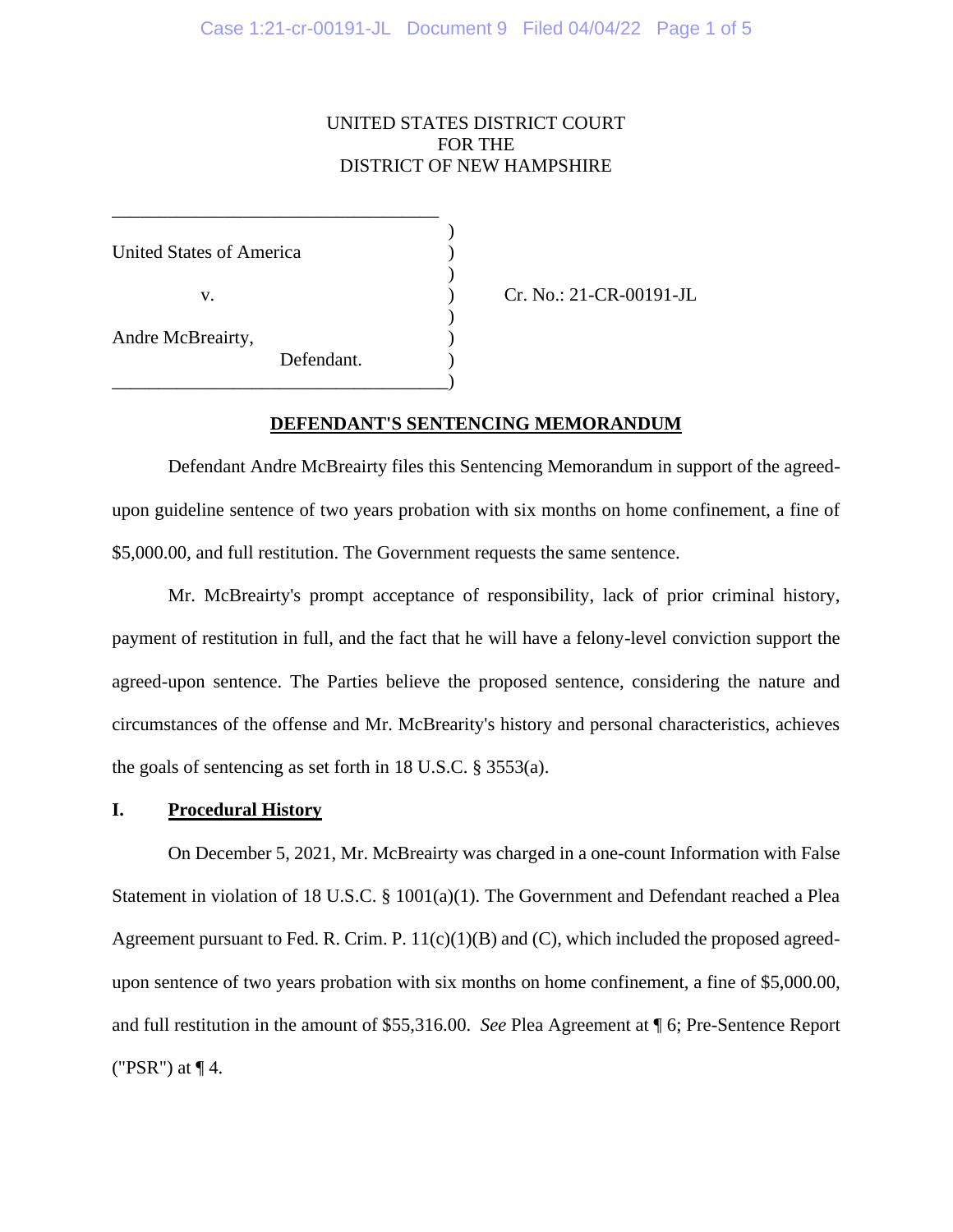On January 3, 2022, Mr. McBreairty appeared for his Initial Appearance, filed a Waiver of Indictment, and accepted responsibility and pled guilty to the single-count Information of False Statement in violation of 18 U.S.C.  $\S$  1001(a)(1). He was released on personal recognizance with certain conditions pending sentencing.

## **II. A Felony-Level Conviction, Two Years Probation with Six Months Home Confinement, a Fine, and Full Restitution Accomplishes the Goals of Sentencing**

### **A. Supreme Court's Guidance.**

In determining an appropriate sentence, the Court should first calculate the appropriate guideline under the United States Sentencing Guidelines ("the Guidelines"), including any appropriate departures. *United States v. Smith*, 531 F.3d 109, 111 (1st Cir. 2008). After calculating the Guideline range, the Court should consider the factors set forth in 18 U.S.C. § 3553(a) to determine an appropriate sentence, explain its reasoning, and select a sentence that is "sufficient, but not greater than necessary, to achieve the goals of sentencing." *Id.* (internal quotations omitted). The sentencing factors in 18 U.S.C. § 3553(a)(2) include:

the need for the sentence imposed --

- (A) to reflect the seriousness of the offense, to promote respect for the law, and to provide punishment for the offense;
- (B) to afford adequate deterrence to criminal conduct;
- (C) to protect the public from further crimes of the defendant; and
- (D) to provide the defendant with needed education or vocational training, medical care, or other correctional treatment in the most effective manner.

### **B. Andre McBreairty is a first-time offender who has accepted full responsibility for his conduct.**

Andrew McBreairty is 45 years old, married, and a father of three children, ages 2, 15 and 17. *See* PSR at ¶¶ 66 and 68. If the Court accepts and imposes the agreed-upon sentence, Mr. McBreairty would be a convicted felon for the rest of his life, serve six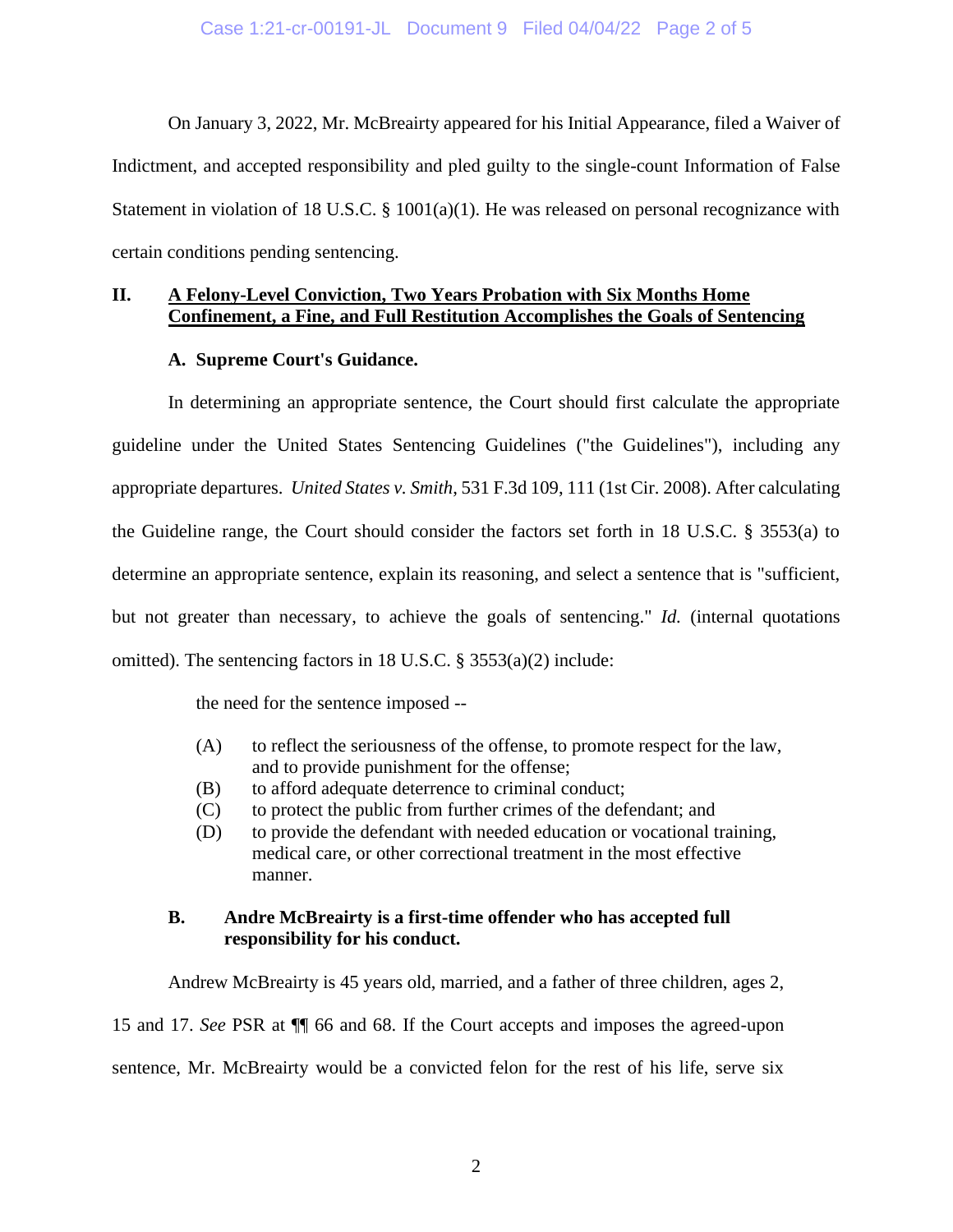### Case 1:21-cr-00191-JL Document 9 Filed 04/04/22 Page 3 of 5

months on home confinement, have two years of probation, and pay a fine and full restitution. This sentence would provide adequate punishment and deterrence, and is sufficient, but not greater than necessary to serve the purposes of sentencing. *See* 18 U.S.C.  $§$  3553(a).

Mr. McBreairty cooperated fully with the federal investigation, including admitting to his conduct when approached by agents from the Treasury Inspector General for Tax Administration and Social Security Administration Office of Inspector General on July 19, 2021. *See* PSR at ¶ 27. Mr. McBreairty stated that he had "fallen on hard times" due, in part, to the COVID-19 pandemic and provided federal agents with an affidavit affirming that he lied when he applied for federal loans made available by Congress through the Coronavirus Aid, Relief, and Economic Security (CARES) Act. *See* PSR at ¶ ¶ 7, 30 and 31.

Prior to and after this conduct, Mr. McBreairty has been gainfully employed throughout his life with the exception of a five-year period during which he received social security disability benefits due to back issues and an inability to work. *See* PSR at ¶¶ 75 and 80. More specifically, Mr. McBreairty worked 19 years for C&S Wholesaler Grocers in Keene, New Hampshire, as manager of operations, and is presently employed as a salesmen at Klick Lewis Dealership, an independent auto dealer in Pennsylvania. *See* PSR at ¶ 75. He has always supported his three children financially, including having full custody of his two older children for a period of time and now shares joint custody of his two older children with his ex-wife. *See* PSR at ¶ 68. Mr. McBrearity continues to provide financial support to his wife, his two-year-old daughter, and his two older children. *See*  PSR at ¶¶ 66 and 68.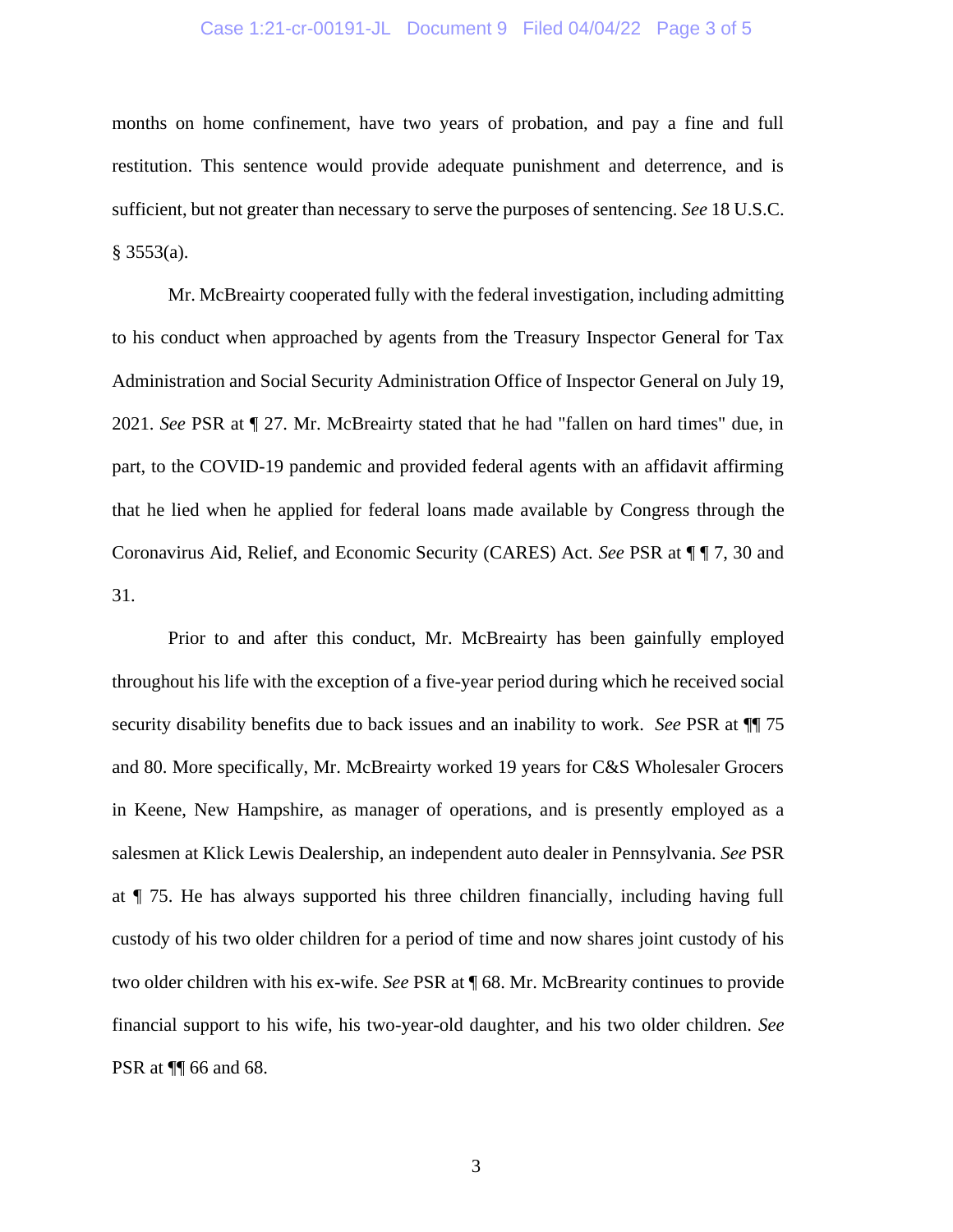### Case 1:21-cr-00191-JL Document 9 Filed 04/04/22 Page 4 of 5

Due to financial pressures, Mr. McBreairty falsely filled out loan applications made available under the CARES Act. Mr. McBreairty accepts full responsibility for his illegal conduct, will pay for it for the rest of his life, and is extremely embarrassed and remorseful for what he did. Mr. McBreairty had to disclose his conduct to his elderly parents, and to his wife and children, which was painful and difficult. *See* PSR at ¶¶ 58, 59, 66 and 83.

Mr. McBreairty will repay the loans in full before or soon after the sentencing hearing. *See* Plea Agreement at ¶ 6; PSR at ¶¶ at 83 and 98. More specifically, Mr. McBreairty will provide restitution of \$33,316.00 to Key Bank and \$22,000.00 to the Small Business Administration, totaling \$55,316.00. Due to financial pressures that he and his family presently have, Mr. McBreairty's wife agreed to take out a \$50,000.00 loan to help pay the restitution. Mr. McBreairty plans to continue to work to pay the loan back and to support his wife and their two-year old daughter, as well as to provide support to his two teenage children.

#### **C. The Proposed Sentence Accomplishes the Goals of Sentencing.**

The Parties believe the recommended sentence of two years probation with six months on home confinement, a fine of \$5,000.00, and full restitution accomplishes the goals of sentencing. The proposed sentence sends a strong message that if anyone falsely obtains loans, they will be prosecuted. Mr. McBreairty's punishment of a felony-level conviction is significant for someone who has never had any conviction other than a motor vehicle matter. Mr. McBreairty recognizes and admits he made a huge mistake, and wishes to accept responsibility by pleading guilty and to make this right by making full restitution concerning the loans he falsely acquired. For these reasons, the Government and Defense both believe that the proposed sentence accomplishes the goals of sentencing.